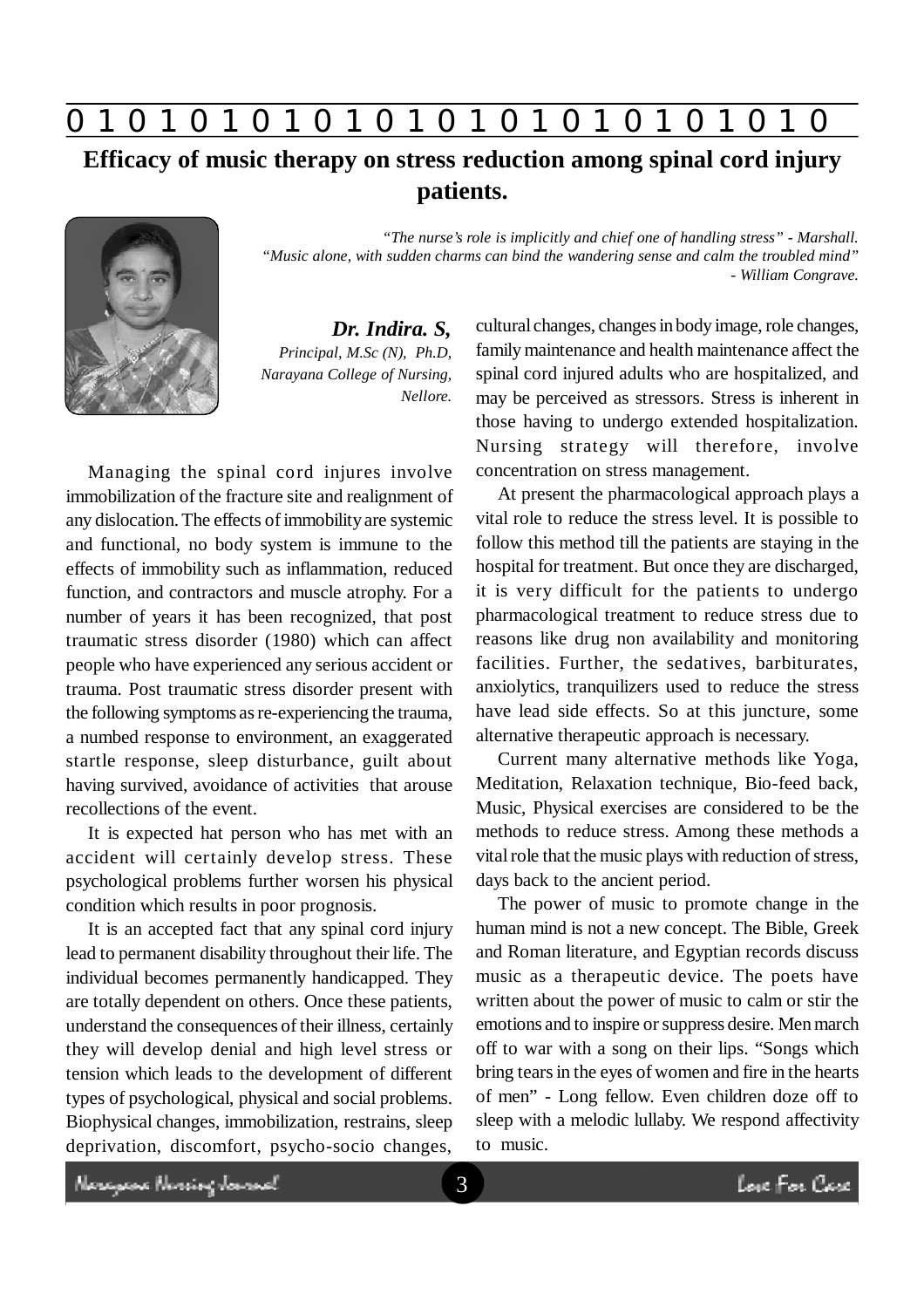|--|

Physiological and psychological needs must be considered together. If nursing intervention is to help the person as a whole. Nurses are firmly committed to care for the whole client and the family of clients. Once basic nursing principle is application of good nursing care in making the patient comfortable and as relaxed as possible at all times. According to Leonard (1993), music therapy is the fertile ground for research. So the investigator was also interested to test the music therapy for stress reduction.

## **STATEMENT OF THE PROBLEM:**

Efficacy of music therapy on stress reduction among spinal cord injury patients.

## **OBJECTIVES:**

 Assess the level of stress in spinal cord injury patients.

 Play pre-recorded, selected instrumental music in 'Nilambari Ragam'

 Find out the efficacy of music as a means of diversional therapy in stress reduction.

# **HYPOTHESIS:**

The music therapy will significantly reduce both psychological and physiological stress level of spinal cord injury patients.

## **METHODOLOGY:**

A quasi experimental approach was selected to conduct the study among 35 male patients who are suffering with spinal cord on the fifth day of the admission, without complications at the paraplegic unit of orthopedic department, Government General Hospital, Chennai. Samples were selected by convenience sampling technique.

The study was conducted in the paraplegic wards of the orthopedic department of Government General Hospital, Chennai. The Govt. General hospital is a 2026 bedded hospital with various specialties. The paraplegic unit is a 40 bedded, well equipped unit and has 3 wards, among which ward No.4, and 26A are reserved for the care of male patients and ward 19 for female patients. The male paraplegic ward contains 30 beds. The female paraplegic ward is a 10 bedded one.

Nilambari Ragam was selected under the guidance of the great musician Dr. S. G. Siva Chidambaram, M.D., Physician in Renal Transplant Unit, Government General Hospital with working knowledge in music and medicine. This ragam has comforting effect on the persons, calms the mind and produces deep sleep. Only instrumental music is played. The instruments used were clarinet and flute. Music therapy was provided by prerecorded cassettes with individual tape recorders. During the session visitors are not allowed and the patients are given guidelines.

## **DATA COLLECTION TOOL:**

Instruments: The instruments used in this study consisted of three parts.

Part 1: Demographic data.

Part 2: Stress assessment scale.

Part 3: The observational check list.

This check list consists of physiological signs of stress in the patient, especially the physiological parameters which were measured such as, respiration rate, oxygen saturation, pulse rate, blood pressure and blood sugar.

**DATA ANALYSIS:**The descriptive statistics like mean, standard deviation and percentage were used to arrange the data in scientific way. Further inferential statistics like paired't' test and one way analysis of variance were used to test the framed hypothesis. **RESULTS:** *Psychological Stress Level Before and After Music Therapy.*

**Table No. 1:** Mean, SD, 't' value of the psychological stress of spinal cord injury patients before and after music therapy.

|                         | N  | Mean  | <b>SD</b> |       | 't' value   Level of |
|-------------------------|----|-------|-----------|-------|----------------------|
|                         |    |       |           |       | significance         |
| Before music therapy 35 |    | 63.14 | 6.01      |       |                      |
| After music therapy     | 35 | 32.57 | 5.25      | 35.96 | 0.01                 |

It shows that the 't' value 35.96 is highly significant at 0.01 level. It indicates that the music therapy significantly created an impact to reduce psychological stress level among patients with spinal cord injury.